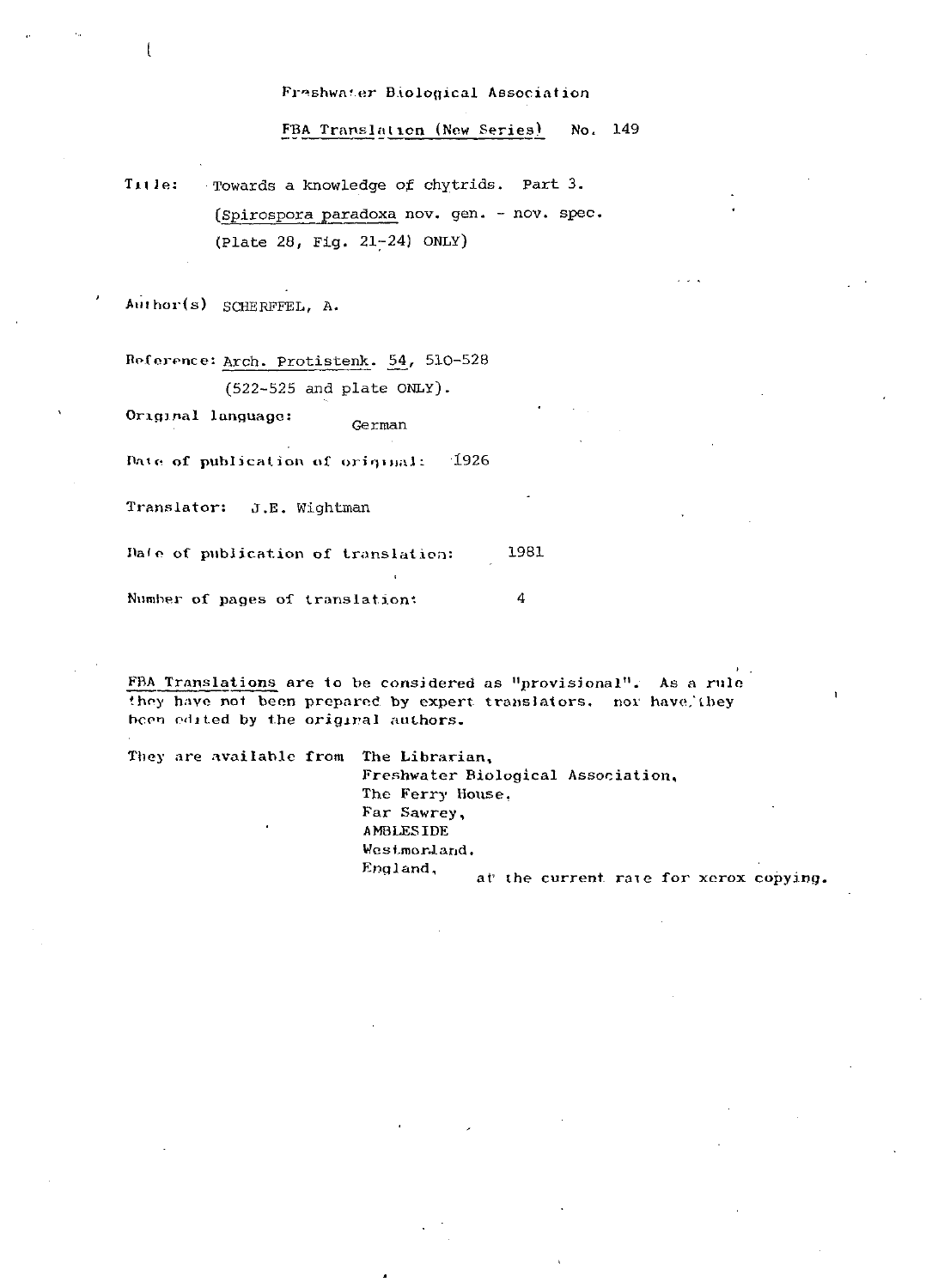FBA TRANSLATION (NEW SERIES) No. 149 SCHERFFEL, A. (1926) Towards a knowledge of chytrids. Part 3. (Spirospora paradoxa nov.gen.-nov.spec. (Plate 28, Figs 21-24) ONLY) Arch. Protistenk. 54, 510-528 (522-525 and plate ONLY).

Translated by : J.E. Wightman

Although my experiences of this organism are extremely inadequate, I would like nevertheless to communicate them in order to direct attention to it, and to stimulate further investigation of it.

Growing out from the cysts of a Vampyrella, one finds a pear-shaped, short-stemmed (or stemless) bladder which consists of a wide, spherical upper part and a funnel-shaped lower part. In the upper hemisphere of this bladder is a raspberry-like bunch of rounded, egg-shaped, more-or-less irregular (amoeboid?) colourless bodies of uniform granulated plasma, which the lower half of the bladder releases. (Plate 28. Fig. 21). These naked plasma portions of 6-8 $\mu$  x 4 $\mu$ dia. immediately appear more numerous and of smaller size; also their rounded form changes more and more into oblong ovals (P1. 28: Figs. 23.1). A contractile vacuole (c.v.) is clearly visible in the end part of the elongated oval portion, and in the middle,  $\sim$ <br>a round vacuole-like spot which may be the cell nucleus (n?). These<br>elongated ovals 8µx 3-4µthick, divide quite clearly and suddenly in<br>the mid a round vacuole-like spot which may be the cell nucleus (n?). These elongated ovals  $8/4 \times 3-4/4$ thick, divide quite clearly and suddenly in the middle to give two equal-sized rounded-cube cells of  $4 \mu$ dia. (Pl. 28 Fig. 23.2). By means of this last division the number of cells is doubled, and becomes quite considerable. These are the bodies which develop into zoospores. At this stage one can see the flagella growing out as short thread-like stubs, which develop a weak shaking, rocking movement as soon as they appear. With progressive zoospore development this movement grows more and more in intensity and one can see clearly the undulatory lashing of the flagella. This continues for more than an hour (under the cover-slip) until the zoospores have reached their definitive form-structure. The developed zoospores are elongated oblongs about  $5\mu \times 3\mu$  wide, somewhat obliquely truncated and rounded at each end, and appearing biscuit-shaped due to a dent on both sides of the centre.

Moreover in the longitudinal axis, they are bent together in a buckleshape (seen as kidney-shaped from the side and in cross-section) and toroidally spiralled as well. They consist of dense, white glistening plasma which has only a few diminutive globules. There are two flagella which grow out of the concave surface in the middle of the body. One clings transversely around the body, so-to-speak, in the transverse channel, like the transverse-groove flagellum of the Peridinae so that it looks like two wriggling flagellum stubs on the concave, sides of the body with the other lying bow-shaped, curving backwards from the body and functioning as a trailing flagellum (Pl.28 Fig.23.3). In the globule-impoverished plasma behind the indentations, a round vacuolar spot (contractile vacuole?) a ppears from time to time.

Before the zoospore liberation, the zoospores in the sporangium move even more violently until eventually the upper part of the extramatricular sporangium is completely swollen up, and then the wide spore mass flies asunder; not only that in the upper region, but also the whole space of the pearshaped sporangium.

One sees then, that the zoospores have a similarity to the Peridinae, especially with respect to the flagellum formation and movement. They swim in a spiral course, zig-zagging in it, but not straying far from their point of origin. Their appearance is not of the typical Chytridiacae neither is their movement. Further is not known of them.

The lower half of the extramatric<sup>u</sup>lar sporangium, which particularly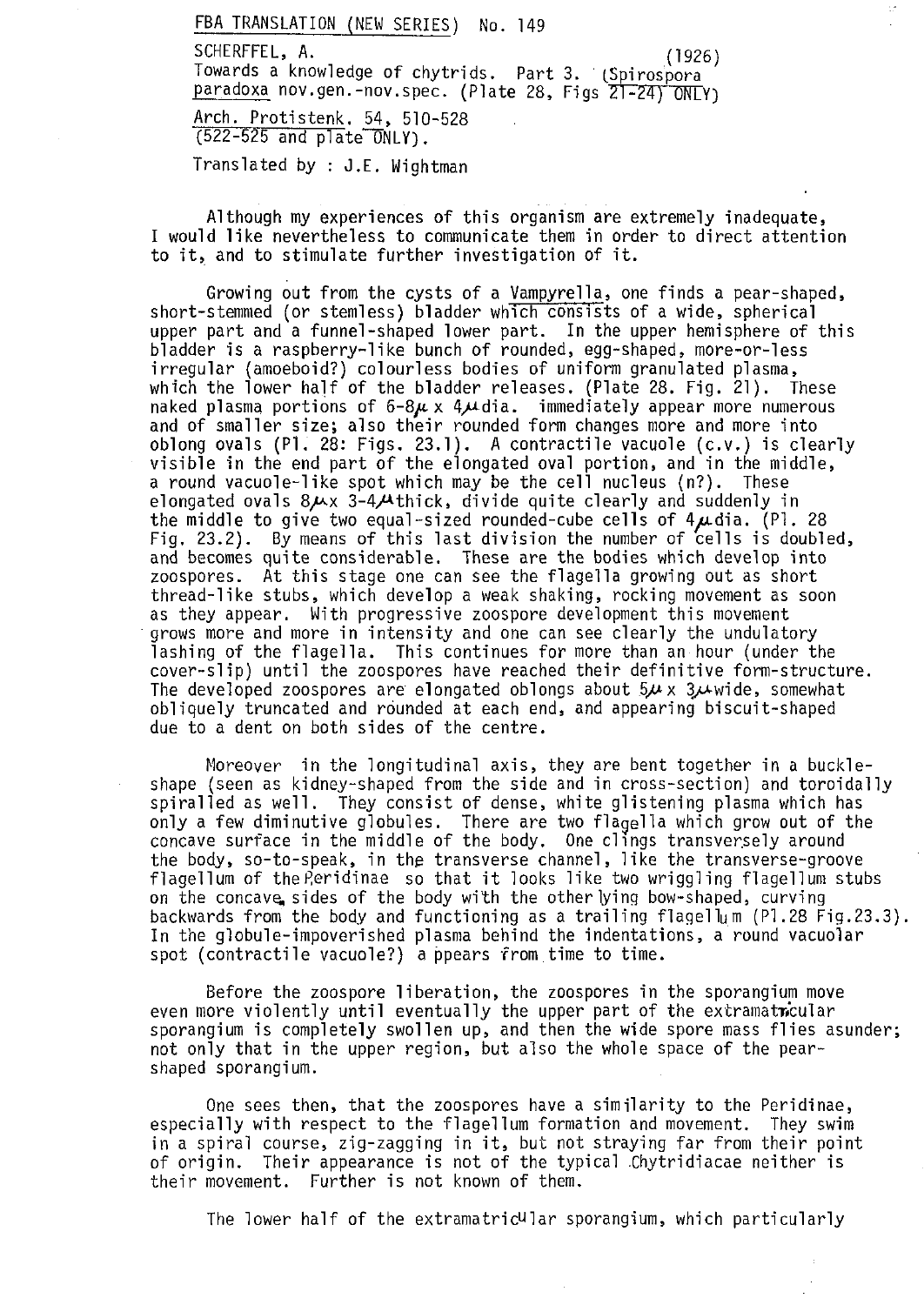in this region is sharply contoured, does not swell up at its opening, but remains in the form of a wide funnel, later sessile up on its host cell (PI 28, fig.24).

In the Vampyrella-cyst, only the glistening red-brown ingested remains of Vampyrella and the granular crumblike by-products of the Vampyrella pigment are visible, but no plasma body. (PI.28 Fig.21), The contents of the Vampyrella-cyst seem completely disorganized, except for the exhausted unusable remnants. The spore-forming plasma of the parasite is, on the other hand, entirely free from pigment.

For the most part, no intra-matricular part of the parasite can readily be seen in the lumen of the Vampyrella-cyst. After the application of iodic acid containing iodine/potassium iodide solution ( $\operatorname{gefail}$ tet $\operatorname{erj}$  , the extramatricular stalk of the sporangium stains an intense blue (Isolichenin and appears inside the Vampyrella-cyst as a spindle-shaped, somewhat corrugated, simple continuation with a thick, apparently swollen wall. The colour of the remnants in the Vampyrella-cyst lumen changes to a dirty green immediately on application of the reagent. The remaining wall of the extramatricular sporangium stays colourless while the zoospore portions in its interior show a yellow-brown plasma pigmentation (PI.28: fig.22).

I cannot say what the parasite looked like before the development of the zoospores. The peculiarities of this organism which is probably new, are such that they do not allow a classificaiton to be made with certainty from the observations made to date. It is not even certain whether it only takes food by osmosis and is then a fungus, or whether a naked condition does not exist in the beginning, in which it takes nourishment like animals, before fructification causes the undigested food remnants to be pushed out within the host cell, and when it is surrounded by a membrane, then representing a monadin. From this parasite on Vampyrella, the first is the most likely. However, on 18th July 1909 at Iglo, I found an Aphelidiumtype organism (PI. 28: Fig.25) in an organic substrate of an indefinable nature, possibly a Nostoc-ball. Its zoospores showed a construction like the previously-treated Vampyrella parasites (PI.28: Fig.23b) and it seems likely from that, that we have here a closely related organism which manifests itself as a monadin.

The Vampyrella cysts on which the Spirospora are found compare morphologically with those of Spirospora spirogyrae (Cienk), whose flat, double-contoured cyst wall appears surrounded by a fragile, colourless case like a chestnut husk; characteristic of this Vampyrella type. These cysts were found here among Vaucheria, on whose threads they were sessile (especially the dying ones) whiIst Spirogyra, to all appearances were not present.

At Igló, May. 1913

Godollo, Christmas 1925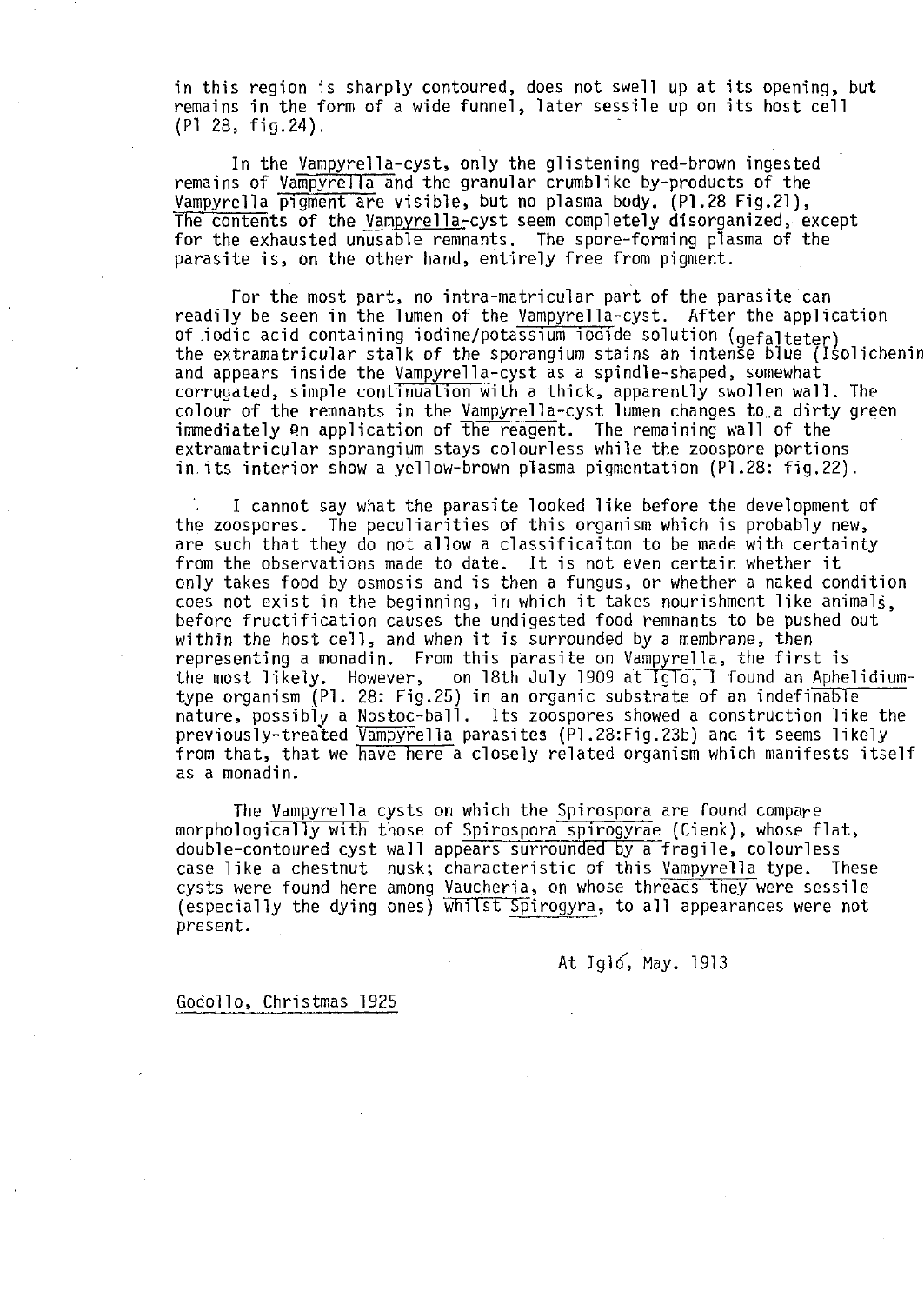

## Fischer glieba

 $7$  West  $1\%$  , Jana

## Fig. 21-25. Spirospora paradoxa nov. gen. nov. spec.

Fig. 21. Zoosporangium auf der Zoocyste von Vampyrella spirogyrae mit in die Schwärmeranlagen zerfallenem Inhalt. Vergr. 1000.

Fig. 22. Ein solches Sporangium, nachdem die Schwärmeranlagen sich in die Schwärmer geteilt hatten und diese sich bereits lebhaft bewegten, mit Jodjodkalium behandelt. Die gelbbraun gefärbten Schwärmer kontrahiert und deformiert. Intramstrikal ein keulenförmiger Wurzelteil sichtbar, dessen gequollen erscheinende Wand Blaufärbung zeigt. Vergr. 500.